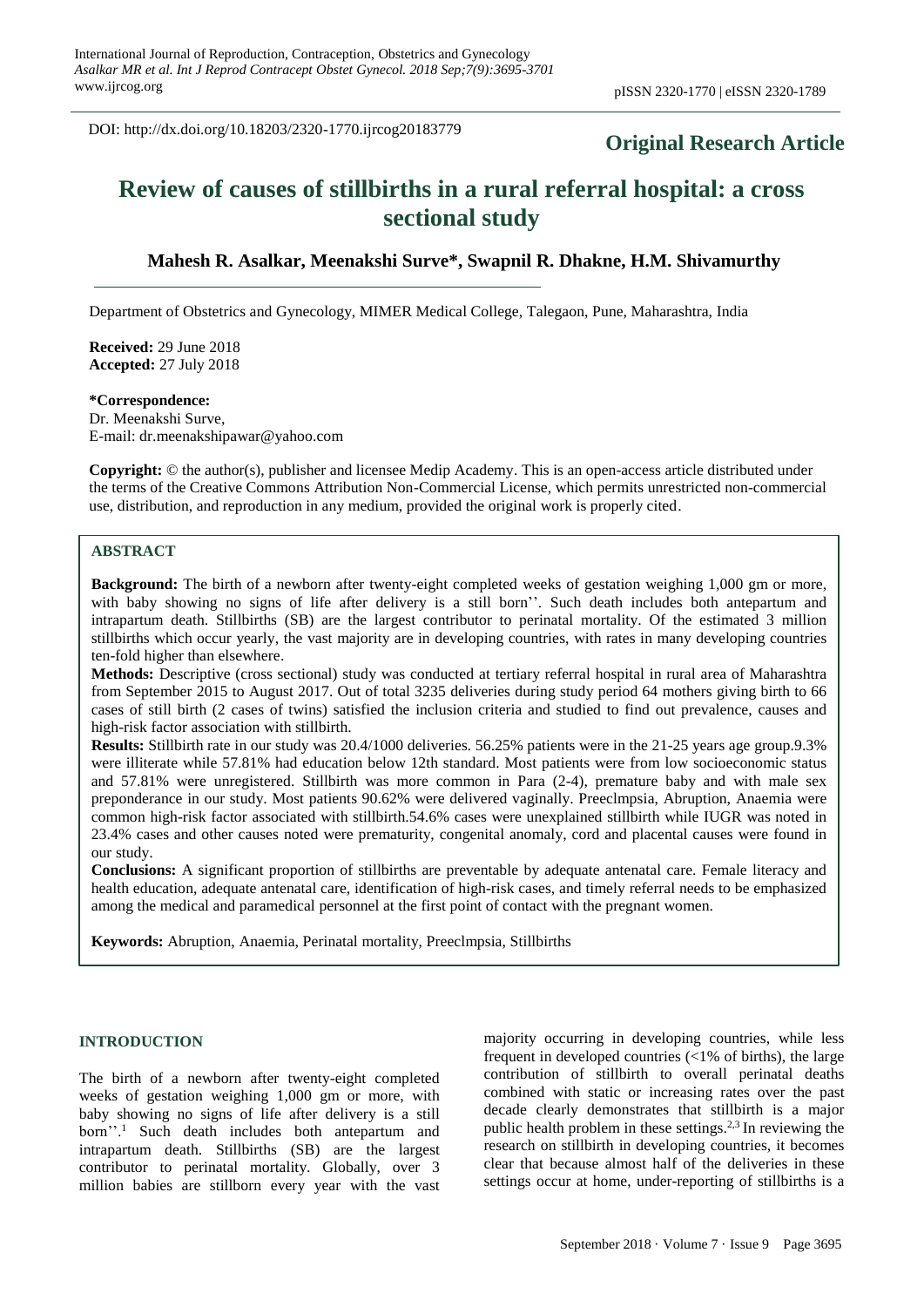problem, and reliable data about rates and causes are unavailable in some areas of the world. Nevertheless, of the estimated 3 million stillbirths which occur yearly, the vast majority are in developing countries, with rates in many developing countries ten-fold higher than elsewhere.<sup>4</sup> Despite the large number of stillbirths worldwide, the topic of stillbirths in developing countries has received very little research, programmatic or policy attention. A stillbirth is emotionally upsetting to the parents who are now anxious about the chances of having a pregnancy to carry through successfully in the next confinement. From available data, prolonged and obstructed labor, and various infections all without adequate treatment, appear to account for the majority of stillbirths in developing countries. <sup>4</sup> This study is an endeavour to find out the causes of still birth in rural referral hospital in Maharashtra.

### **METHODS**

Descriptive (Cross sectional) study was conducted at MIMER Medical college, Talegaon (D) Pune Maharashtra from September 2015 to August 2017. Out of total 3235 deliveries during study period 64 patients (2 cases with twin gestation) had still birth and are included in the study (66 babies with stillbirth). The aim of the present study was to evaluate the stillbirth with respect to prevalence, aetiological factors and associated risk factors for stillbirths in rural referral hospital in Maharashtra. All participants provided written informed consent, and for those who could not read or write, the participant information sheet and consent form were explained by the trained interviewer, and a thumb impression was obtained.

#### *Objectives*

1. To find out the prevalence of still birth in the rural referral hospital.

2. To identify the aetiological and high-risk factors for stillbirths.

#### *Inclusion criteria*

- All the nonviable foetus > 20weeks or
- weighing  $>500$  grams with APGAR score "0" at 1 and 5 minutes.

#### *Exclusion criteria*

- Early neonatal deaths are not included in this study.
- Patients where still birth occurred at home or patient delivered at other hospital and referred post-delivery are not included in this study
- Refusal of consent for participation in the study.

#### *Data collection and data management*

Data was collected in uniform, consistent and reliable manner by trained qualified doctors with the use of standard proforma. Key variables such as age, parity, duration of gestation, physical examination, mode of delivery antepartum high risk and complications and intrapartum events were recorded. Results of routine and specialized investigations and ultrasonography were recorded. After delivery and caesarean section placental morphology was studied in detail. Stringent quality assurance measures were followed at various stages of data handling so as to ensure completeness, accuracy and reliability of the data. Data entry and consistency check were done manually.

Statistical analysis was done using Epi-info7 software.

#### **RESULTS**

66 cases of stillbirth in present study giving the stillbirth rate of 20.4/1000 deliveries (Table1).

## **Table 1: Total Number of cases in the study and Still birth rate.**

| Total no. of deliveries during study period                | <b>3235</b>             |
|------------------------------------------------------------|-------------------------|
| Total no. of mothers who had still birth<br>(2 twin cases) | 64                      |
| Total no. of still birth during study period               | 66                      |
| Still birth rate in the study                              | 20.4/1000<br>deliveries |

**Table 2: Demographic profile of mother.**

| Age (years)                        | No. of cases | Percentage |  |  |  |
|------------------------------------|--------------|------------|--|--|--|
| < 20                               | 11           | 17.1       |  |  |  |
| $21 - 25$                          | 36           | 56.25      |  |  |  |
| $26 - 30$                          | 17           | 26.5       |  |  |  |
| <b>Educational status</b>          |              |            |  |  |  |
| <b>Illiterate</b>                  | 06           | 9.3        |  |  |  |
| $1-7$ <sup>th</sup> std            | 09           | 14.06      |  |  |  |
| $8^{th-12^{th}}$                   | 37           | 57.81      |  |  |  |
| Graduate                           | 07           | 10.93      |  |  |  |
| Postgraduate                       | 05           | 7.81       |  |  |  |
| Occupation                         |              |            |  |  |  |
| Employed                           | 33           | 51.56      |  |  |  |
| Housewife                          | 31           | 48.43      |  |  |  |
| Socio-economic status              |              |            |  |  |  |
| Upper                              | 03           | 4.68       |  |  |  |
| Upper middle                       | 04           | 6.25       |  |  |  |
| <b>Upper lower</b>                 | 05           | 7.81       |  |  |  |
| Lower middle                       | 44           | 68.75      |  |  |  |
| Lower                              | 08           | 12.5       |  |  |  |
| <b>Distance (km) from hospital</b> |              |            |  |  |  |
| $\leq 5$                           | 33           | 51.56      |  |  |  |
| $6 - 10$                           | 14           | 21.87      |  |  |  |
| $11 - 15$                          | 06           | 9.37       |  |  |  |
| $16 - 20$                          | 03           | 4.68       |  |  |  |
| >20                                | 08           | 12.5       |  |  |  |
| <b>ANC</b> registration status     |              |            |  |  |  |
| Registered                         | 27           | 42.18      |  |  |  |
| Unregistered                       | 37           | 57.81      |  |  |  |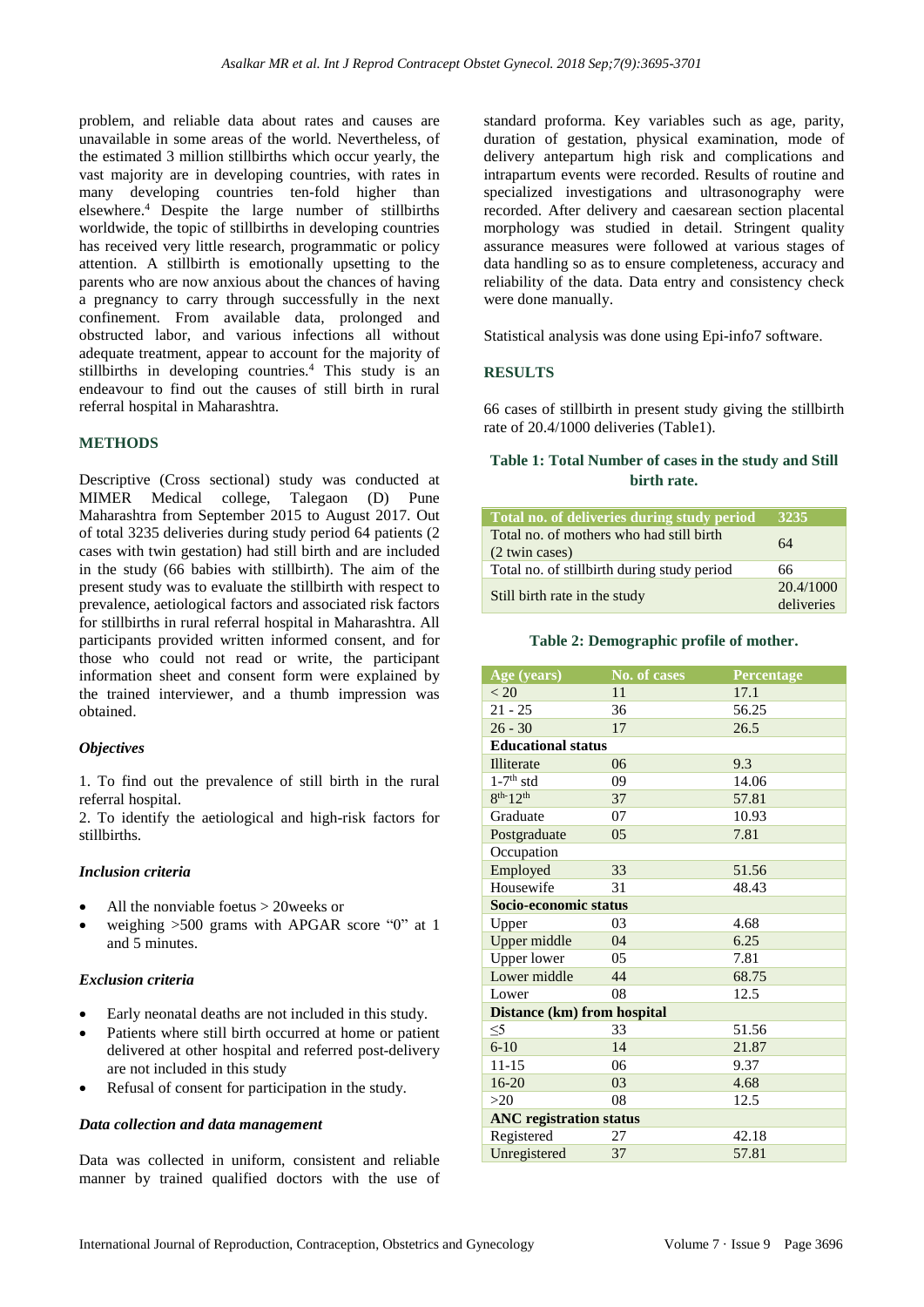In the present study, most of studied patients were in the age group of 21-25 (56.25%), maximum no. of stillbirths were observed in mothers with educational status of 8th to 12th class i.e. 57.81%, however 6 (9.3%) mothers were illiterate. About 48.43% of studied patients were housewives and belonged to lower middle socioeconomic class (68.75%). 12.5% of patients came from more than 20km distance. However, majority of patients resided in  $\le$ 5km area around the referral centre (51.56%). Stillbirth rate was high among unregistered cases i.e. 57.81%. (Table 2).

## **Table 3: Labour outcome (N=64 mothers, N1=66 babies).**

| <b>Parity</b>                  | No. of | Percentage (95%CI)     |  |  |  |
|--------------------------------|--------|------------------------|--|--|--|
|                                | cases  |                        |  |  |  |
| Primi                          | 28     | 43.75 (32.00 to 56.05) |  |  |  |
| Multipara (2-4)                | 34     | 53.12(40.90 to 65.08)  |  |  |  |
| Multipara $(>4)$               | 02     | 03.12 (5.3 to 9.94)    |  |  |  |
| <b>Gestational age (weeks)</b> |        |                        |  |  |  |
| 20 to $< 24$                   | 10     | 15.6 (8.22 to 26.08)   |  |  |  |
| 24 to $< 28$                   | 21     | 32.8 (22.17 to 44.98)  |  |  |  |
| 28 to $<$ 32                   | 10     | 15.6 (8.22 to 26.08)   |  |  |  |
| 32 to $<$ 37                   | 13     | 20.3 (11.79 to 31.47)  |  |  |  |
| >37                            | 10     | 15.6 (8.22 to 26.08)   |  |  |  |
| Sex of fetus (N1=66)           |        |                        |  |  |  |
| Male                           | 43     | 65.15 (53.11 to 75.89) |  |  |  |
| Female                         | 23     | 34.85 (24.11 to 46.89) |  |  |  |
| Birth weight (grams) $(N1=66)$ |        |                        |  |  |  |
| 500-999                        | 31     | 46.9 (35.19 to 59.01)  |  |  |  |
| 1000-1499                      | 13     | 19.6 (11.42 to 30.59)  |  |  |  |
| 1500-1999                      | 06     | 09.3 (3.77 to 17.95)   |  |  |  |
| 2000-2499                      | 07     | 10.6 (4.76 to 19.85)   |  |  |  |
| >2500                          | 09     | 13.6 (6.86 to 23.55)   |  |  |  |
| <b>Mode of delivery</b>        |        |                        |  |  |  |
| Normal delivery                | 58     | 90.62 (81.52 to 96.11) |  |  |  |
| <b>Instrumental</b>            | 02     | $03.12$ (5.3 to 9.94)  |  |  |  |
| delivery                       |        |                        |  |  |  |
| C - section                    | 04     | 06.25 (2.02 to 14.39)  |  |  |  |

In the present study, it was analysed that maximum stillbirths were in mothers with parity of 2-4 i.e. 53.12% of women however 43.75% women were primigravida. 85.93% of patients were delivered before 37weeks indicating high prevalence of stillbirth in preterm deliveries. 86.40% of fetuses weighed below 2000grams and majority were male fetuses (69.15%). 93.74% of women delivered vaginally (90.62% normal delivery and 3.12% by instrumental delivery), however in 4 four cases C-section was done for obstetric indication increasing the maternal morbidity (Table 3).

In 42 cases (65.6%), no maternal high-risk factors were found hence categorized as unexplained maternal cause. However, anaemia was seen in 15.6% mothers having stillbirths. 9.3% cases were of hypertension in pregnancy and 4.6% had abruptio placentae. Few patients had more

than one risk factor associated. (e.g. Anaemia with Preeclampsia) (Table 4).

#### **Table 4: Distribution according to maternal high risks for still births.**

| <b>Maternal conditions</b> | No. of cases   | <b>Percent</b> |
|----------------------------|----------------|----------------|
| Febrile illness            | 0 <sub>1</sub> | 01.5           |
| Preeclampsia               | 06             | 09.3           |
| Abruption                  | 03             | 04.6           |
| Hypertension               | 03             | 04.6           |
| Anemia                     | 10             | 15.6           |
| <b>PROM</b>                | 06             | 09.3           |
| Diabetes mellitus          | 0 <sub>1</sub> | 01.5           |
| Thyroid disease            | 01             | 01.5           |
| Multiple pregnancy         | 02             | 03.1           |
| No high risk               | 42             | 65.6           |

In 35(54.6%) cases cause could not be found (unexplained). Extreme prematurity was found in  $6(9.37%)$  cases and  $15(23.4%)$  cases were of intrauterine growth restriction (IUGR). However, 3(4.68%) cases were with congenital anomaly, 2(3.12%) were of cord abnormalities (Table 5).

## **Table 5: Distribution according to etiological factors.**

| <b>Etiology</b>                    | No. of cases | <b>Percent</b> |
|------------------------------------|--------------|----------------|
| Prematurity                        | 06           | 9.37           |
| Congenital anomaly                 | 03           | 4.68           |
| Cord causes                        | 02           | 3.12           |
| Placental causes                   | 03           | 4.68           |
| Intrauterine growth<br>restriction | 15           | 23.4           |
| Unexplained                        | 35           | 54.6           |

### **DISCUSSION**

### *Inconsistency in definition of stillbirth*

A stillbirth is the death of a baby before or during delivery. Both miscarriage and stillbirth are terms describing pregnancy loss, but they differ according to when the loss occurs. There is no universally accepted definition of stillbirth, and the meaning of this term varies internationally. This lack of a inconsistent definition of stillbirth often makes it difficult to compare data on how frequently it occurs.<sup>5</sup> The definition recommended by WHO for international comparison is a baby born with no signs of life at or after 28 weeks' gestation.<sup>1</sup>

In the United States, a miscarriage usually refers to a fetal loss less than 20 weeks after a woman becomes pregnant, and a stillbirth refers to a loss 20 or more weeks after a woman becomes pregnant.<sup>5</sup> The definition of "stillborn" child" in England and Wales is contained in the Births and Deaths Registration Act 1953 section 41 as amended by the Stillbirth (Definition) Act 1992 section 1(1) and is as follows: "a child which has issued forth from its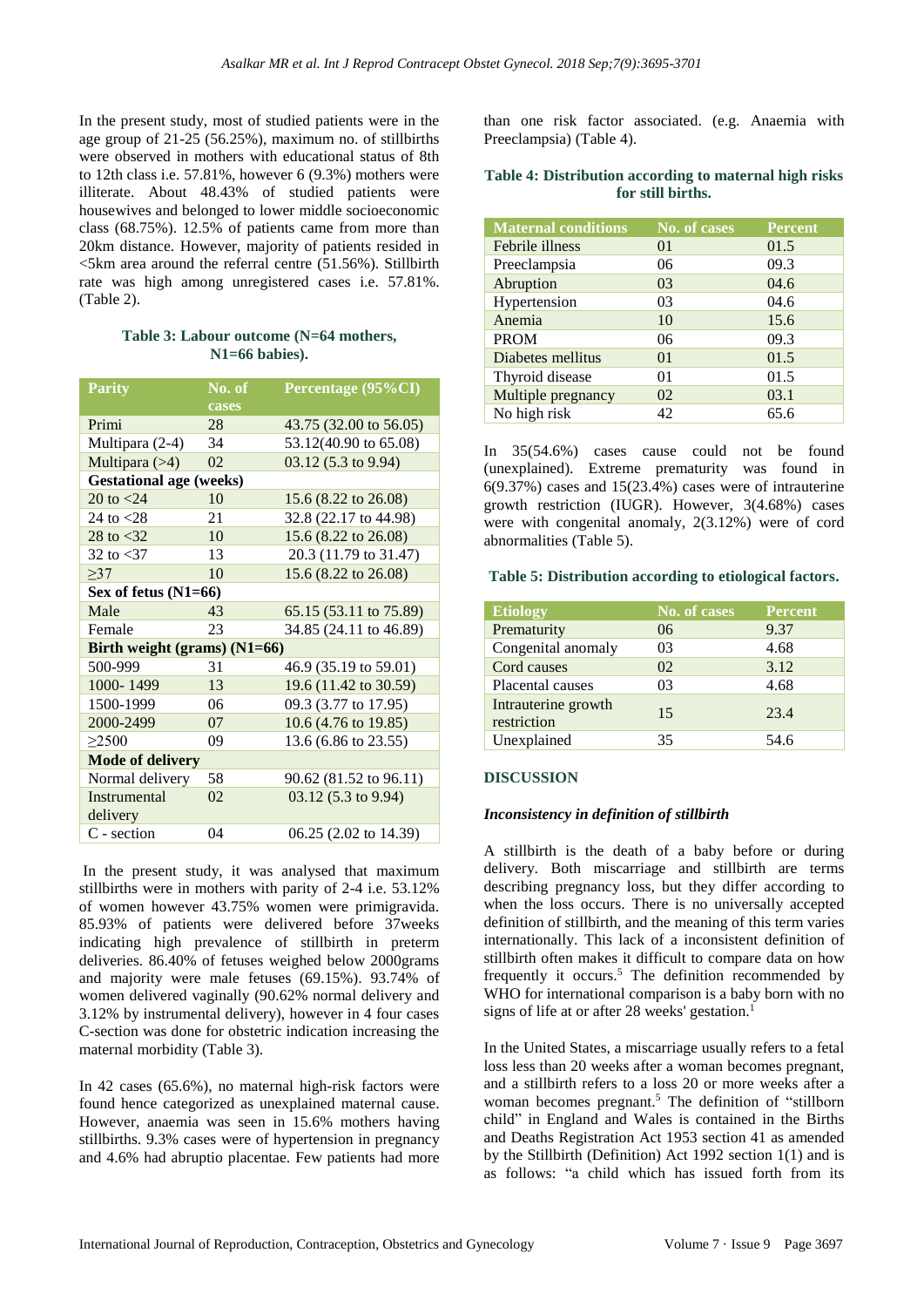mother after the 24<sup>th</sup> week of pregnancy and which did not at any time breathe or show any other signs of life".<sup>6</sup> Similar definitions apply in Scotland and Northern Ireland.7,8

The Centers for Disease Control and Prevention (CDC) further classifies stillbirths as either early, late, term.<sup>9</sup>

An early stillbirth is a fetal death occurring between 20 and 27 completed weeks. A late stillbirth occurs between 28 and 36 completed pregnancy weeks. A term stillbirth occurs between 37 or more completed pregnancy weeks

In present study operational definition for stillbirth, 20 weeks is used as cut off for defining still birth. Most of the studies in developed country use the lower age band definition of stillbirth (20/22 or 24 weeks) and hence use of lower band of gestational age permits comparison of present data with literature from developed countries.

#### *Need for studying the causes of stillbirth*

Uncovering the causes of stillbirth is important in efforts to identify deficiencies in the provision of care, to focus attention on areas in which improvements can be made, and to determine how new developments or knowledge may improve perinatal outcome. However, identifying the causes of stillbirth is often difficult because of the complex pathophysiological processes in the mother, fetus, and placenta and the fact that stillbirths often result from the interaction of different processes.<sup>10</sup>

#### *What present study reveals*

Current study shows us the still birth rate of 20.4/1000 deliveries, at a rural hospital in Maharashtra. Stanton et al estimated a stillbirth rate of 25.5 per 1000 total births for developing countries, with Sub-Saharan Africa representing the highest rate (32.2 per 1000 total births), followed by South Asia  $(31.9 \text{ per } 1000 \text{ total births})$ .<sup>2</sup> In India, the stillbirth rates vary widely between 20 and 66 per 1000 births in different states, and national figures are among the top 10 countries having higher stillbirth rates.<sup>11</sup> Poor reporting and underestimations are also serious concerns.

In 2015 worldwide rate of 18.4 stillbirths per1000 total births (uncertainty range 16.7-21.0) was reported and In 2000 estimated worldwide SBR was 24.7 implying ARR (Annual reduction rate) of 2 % between 2000 and  $2015$ .<sup>12</sup> Census 2012 data published by Govt of India mentions stillbirth rate of 5 per 1000 birth for national level and Average still birth rate for Maharashtra is 6 per 1000 birth (5 for rural area and 6 for urban areas). $13$ 

Though present still birth rate is very high (4 times) as compared to national statistics we would like to mention that our cut off for defining still birth is 20 weeks while government statistics are calculated by using WHO definition of 28 weeks for defining the stillbirth. Also lower SBR in census statistics may be due to under reporting of stillbirths, as in developing countries stillbirths recording is poor.<sup>4</sup> Various studies have shown lot of variation in the still birth rate in different states within India, with lowest still birth rate in Kerala (10/1000 deliveries in urban area and 11/1000 deliveries in rural area), while Odisha, Rajasthan, Haryana, Karnataka, Uttar Pradesh and Chhattisgarh were having high still birth rate (above 31). The incidence of stillbirth reported from western countries ranges from 4.7-12.0 per 1000 deliveries. $14,15$  This is lower than that observed in our study. However, the incidence rate reported from various studies in India is higher 24.4-41.9 per 1000 birth.14,16,17

In the present study maximum stillbirths were observed in the maternal age group of 20-30 years i.e. 81.25% which is comparable to other Indian studies where majority of stillbirths occurred in the mothers with age was between 20-30 years such as Lakshmi ST et al at Chennai; Saxena V et al at Uttarakhand (77.8%), this is due to Indian cultural backdrop where most of the women are married by 20 years of age and have less knowledge about medical facilities.18,19 Similar results were observed in a study conducted at Nepal where maximum patients were between 20-30 years of age i.e. 55.3% which is culturally similar to Indian.<sup>20</sup>

The socio-economic status and female literacy also influence pregnancy outcome. Women's education is associated with decline in SBR. An educated mother assumes greater responsibility in planning her family and she also avails maternal services appropriately. This study has revealed that most of the women who landed with stillbirth were less educated with 9.3% being illiterates, 14.06% studied only up to primary class and 57.81% women had completed their education up to high school as seen in a routine Indian scenario where women are less educated and unaware of all the facilities which can be compared to studies conducted by Saxena V et al where 38.2% were illiterates; Roy MP et al. (2016) had 40% of illiterates.19,21 and Nepal study also majority of patients were less educated.<sup>22</sup>

Most of the patients in present study were from lower middle and lower socioeconomic (68.75%), In other studies from India a very strong association with education status and socioeconomic status was found. Kumari C et al reported that 79% women were illiterate and 84.2% from lower socioeconomic class.<sup>23</sup> It is a general observation that countries or regions with high female literacy ratio have low birth rates and mortality rates. According to NHFS the female literacy in Kerala is 93.91% compared to other states of India (74.04%) and still birth rate is 6% and 22% respectively.<sup>24,25</sup> Proportion of employed (working women) as well as non-working women was almost same in present study (51.56% vs 48.3%). Present study didn't show association of working/employment status and still birth.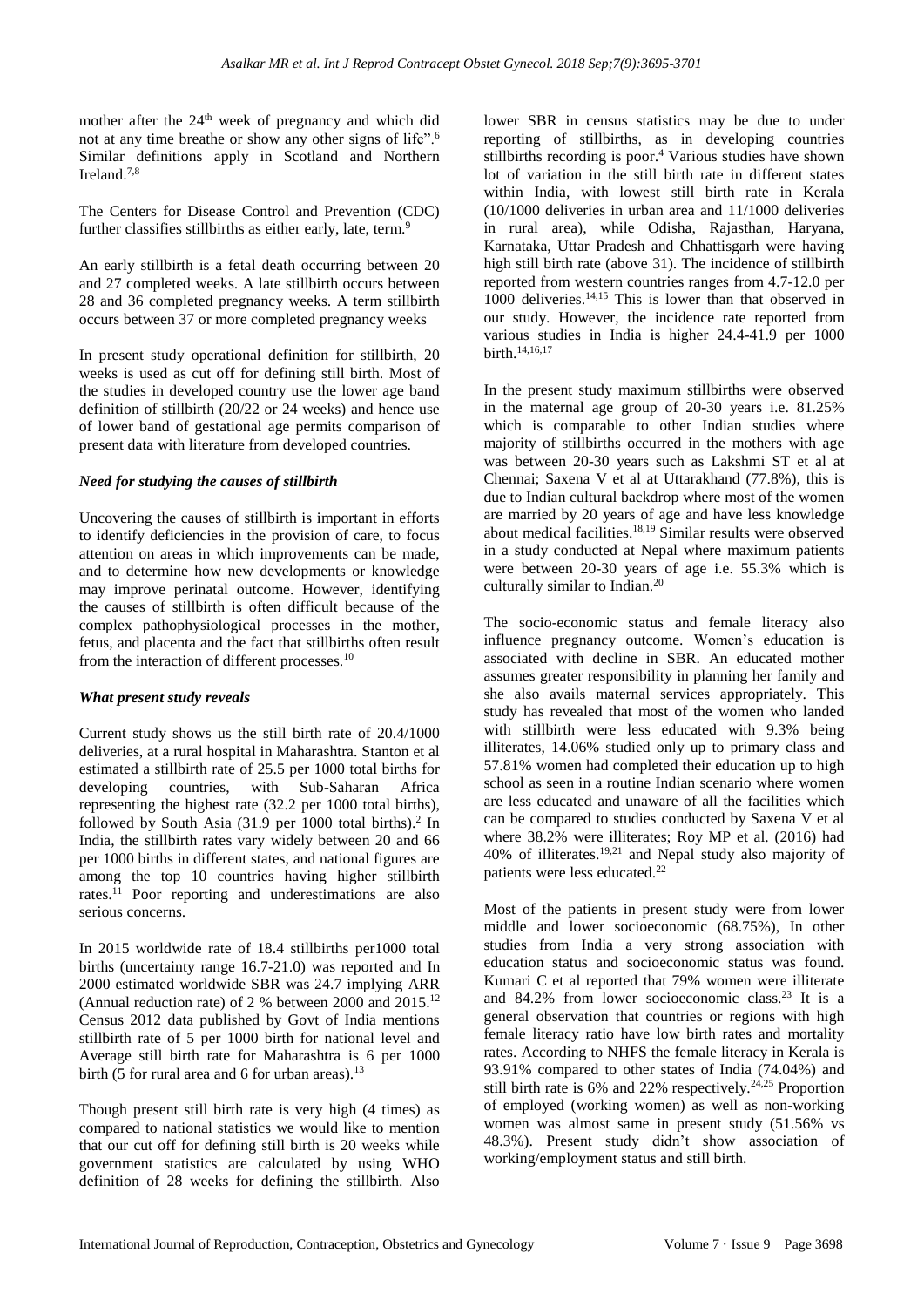Majority of patients were from a distance of  $\leq$ 5km (51.56%) i.e. they lived around the rural hospital while 12.5% patients were staying >20km from the health facility. This shows that it's not only transport facility to the health center but the awareness among the community regarding antenatal care is also equally important because most of the patients staying <5km were unbooked as well as with low literacy level resulting in negligence towards pregnancy care which plays an important role increasing stillbirths rate. 57.81% patients were unregistered in our study as compared to registered cases 42.18%. Kameshwaran et al observed 5 times and Ravikumar et al found 4 times higher still birth rate in unregistered women.26,27

The western studies show that increased risk for stillbirth in women over 35 years of age.<sup>28,29</sup> In present study, however, the fetal deaths were more in the age group of 21-25 years. This is because most of the women in India complete the family before 35 years of age. In present study 43.75% of women were primigravida and 53.12% were multigravidae thus increased parity also contributing to stillbirths as observed in Ashish K. et al study at Nepal and Saxena V et al at Uttarakhand  $(41.6\%)$ .<sup>19,20</sup> However Dasgupta S. reported increased risk of stillbirth is seen amongst primigravidas and after fifth pregnancy.<sup>30</sup>

Higher proportion of still birth was observed in male babies as compared to female babies in our study (68.64 Vs 34.85%). Male stillbirths are more likely to occur at a later gestation (median gestation 30.5 weeks, range 20-43 weeks) compared to female stillbirths (median 25 weeks, range 20-40 weeks).<sup>31,32</sup> It has been argued that boys are biologically weaker than girls.<sup>33,34</sup>

In the weight distribution among the still born babies 12.12 % babies were more than 2.5kg while maximum 59.09% were <1000 gm suggesting higher still birth rate among the low birth weight babies. Most of the patients were delivered vaginally 90.62% however 3.12% required instrumental delivery and lower segment C. section was required in 6.25% cases for obstetric reason. Saxena V et al in her study also had similar results with 85.6% patients delivered vaginally and C. section was required in 7.2% cases and instrumental delivery in 4.8% cases.<sup>19</sup> Most patients with IUD deliver vaginally however in some cases of CPD (macrosomic baby) or other obstetrics indication may require C. section.

Out of 64 women 42(65.6%) women didn't show any high-risk factor association. Anaemia was noted in 15.6% women followed by severe preeclampsia in 9.3%cases and PROM in 9.3% cases, abruption was seen in 4.6% cases and other high risk such as diabetes, thyroid, infection was noted in 1.5% cases, there were 3.1% cases of multiple pregnancy in present study. Few patients had more than one high risk factor associated (e.g. preeclampsia with anaemia). Lakshmi et al from Chennai in south India found gestational hypertension (47%) and diabetes in 27% cases while febrile illness was noted in 18% cases.<sup>18</sup> Robert et al mentioned the 25% still birth may be due to maternal infection. $31$  The different mechanisms that cause stillbirth may be by direct fetal infection, placental damage or chorioamnionitis. Infection occurring early in pregnancy may lead to congenital anomalies and stillbirth later. In present study authors found only 1 case of diabetes with still birth however the patient had late registration, late diagnosis and poor compliance to treatment resulting in bad obstetric outcome. Most cases of diabetes who had good control of sugar and were compliant for follow up and treatment had good outcome though there was increased admission rate for NICU for observation of the baby. Ravikumar et al found APH association in 9.8% cases while Nayak and Dalal et al found in 12.9% cases. Preeclamsia was noted in 39.7% cases by Uchil.<sup>27,36,37</sup>

Among the aetiological factors 35 (23.4%) cases of 64 didn't find the aetiological factors, this was higher as compared to studies by Saxena V et al who reported 22.2% cases as unexplained and Nayak and Dalal et al reported 16.8% cases as unexplained still birth in their study.19,36 However, IUGR was most commonly associated with still birth in present study (15 cases-23.4%) Lakshmi et al also noted 22% occurrence of still birth in IUGR group. 28

Congenital malformation was seen 3 cases while Saxena V et al found 6.3% cases with congenital malformation and Ravikumar et al found association of congenital malformation in  $10.3\%$  cases.<sup>19,27</sup> Prematurity was noted in 6 cases of still birth in present study. In Nepal, Shreshtha and Yadav reported prematurity as a major risk factor in their study involving 3588 deliveries and similar association with prematurity was reported from Tunisia where an adjusted (for birthweight) OR 6.05 (95% CI 1.85-19.78) was reported among 87 still-births studied in a prospective cohort study.<sup>38,39</sup> Stringer et al, in a study of 2109 stillbirths in Zambia, reported that extremes of birthweight increased the risk for stillbirth (OR for  $\leq 1500$ ) g 56.13, 95% CI 3.48-5.85 and OR for ≥4000 g 2.08, 95% CI 1.54-2.80). 40

### **CONCLUSION**

A significant proportion of stillbirths are preventable by adequate antenatal care. Female literacy and health education will increase the awareness about antenatal care. The importance of adequate antenatal care, identification of high-risk cases, and timely referral needs to be emphasized among the medical and paramedical personnel at the first point of contact with the pregnant women. Every antenatal visit provides an opportunity for health care worker to screen the woman for associated medical or obstetric high risk and institution of the treatment for same, reducing the risk of stillbirth. Better access to appropriate obstetric care, especially during labor, should reduce developing country stillbirth rates dramatically.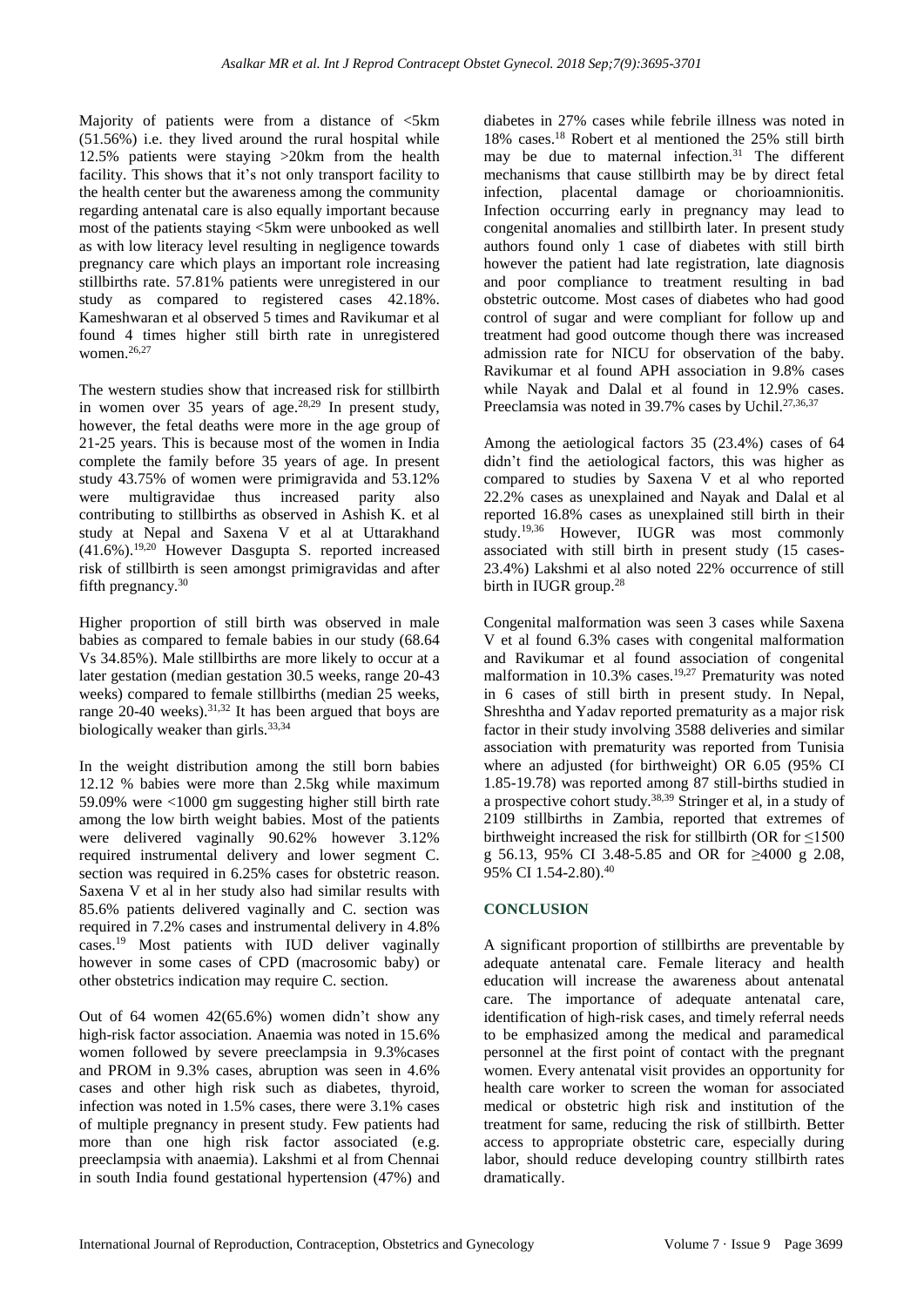Present study uses the lower band of gestational age(20weeks) for defining the stillbirth, hence comparison of our results with developed country data where lower gestational age (20weeks/24 weeks) is used for defining the still birth is possible.

This being hospital-based study our results are based on the cases which are admitted in the hospital while community-based study may give more clear picture and wider inclusion of the data for the still birth scenario.

## **ACKNOWLEDGMENTS**

Authors would like to thank Dr. Vinayak More, Dr. Shekhar Dhongade and all the studied participants for their support during study.

*Funding: No funding sources*

*Conflict of interest: None declared Ethical approval: The study was approved by the Institutional Ethics Committee*

#### **REFERENCES**

- 1. International statistical classification of disease and related health problems,  $10<sup>th</sup>$  Revision, vol.2, Instruction manual. Geneva: World Health Organization; 1993.
- 2. Stanton C, Lawn JE, Rahman H, Wilczynska-Ketende K, Hill K. Stillbirth rates: delivering estimates in 190 countries. Lancet. 2006;367(9521):1487-94.
- 3. Smith GC, Fretts RC. Stillbirth. Lancet. 2007;370(9600):1715-25.
- 4. McClure EM, Saleem S, Pasha O, Goldenberg RL. Stillbirth in developing countries: a review of causes, risk factors and prevention strategies. J Maternalfetal Neonatal Med. 2009;22(3):183-90.
- 5. McClure EM, Nalubamba‐Phiri M, Goldenberg RL. Stillbirth in developing countries. Int J Gynecol Obstetr. 2006;94(2):82-90.
- 6. Briefing Paper, Registration of Stillbirth: Catherine Fairbairn, House of Commons Library.2018;05595:6.
- 7. Section 56(1) of the Registration of Births, Deaths and Marriages (Scotland)Act1965, as amended by the Stillbirth (Definition)Act 1992.
- 8. Births and Deaths Registration (Northern Ireland) Order 1976, as amended by the Stillbirth Definition Northern Ireland Order 1992 0
- 9. Stillbirths. Centers for Disease Control and Prevention (CDC). Available at http://www.cdc.gov/ncbddd/bd/stillbirths.htm. Retrieved 01/11/2017
- 10. Vergani P, Cozzolino S, Pozzi E, Cuttin MS, Greco M, Ornaghi S, et al. Identifying the causes of stillbirth: a comparison of four classification systems. Am J Obstetr Gynecol. 2008;199(3):319-e1
- 11. Dhar A. India has highest number of stillbirth. Lancet report. The Hindu. Available at

www.thehindu.com/sci-tech/health/policy-andissues/india-has-highest-number-of-stillbirths-lancetreport/article1694409.ece. Accessed on 30<sup>th</sup> May 2018.

- 12. Blencowe H, Cousens S, Jassir FB, Say L, Chou D, Mathers C, Hogan D, et al. National, regional, and worldwide estimates of stillbirth rates in 2015, with trends from 2000: a systematic analysis. Lancet Global Health. 2016;4(2):e98-108
- 13. Available at http://www.censusindia.gov.in/vital\_statistics/SRS\_ Report\_2012/11\_Chap\_4\_2012.pdf accessed on 1st June 2018
- 14. Sharma S, Sidhu H, Kaur S. Analytical study of intrauterine fetal death cases and associated maternal conditions. Int J Applied Basic Med Res. 2016;6(1):11.
- 15. Fretts RC, Boyd ME, Usher RH, Usher HA. The changing pattern of fetal death, 1961-1988. Obstetr Gynecol. 1992;79(1):35-9.
- 16. Misra PK, Thakur S, Kumar A, Tandon S. Perinatal mortality in rural India with special reference to high risk pregnancies. J Tropical Pediatr. 1993;39(1):41-4.
- 17. Dasgupta S, Saha I, Mandal AK. A study on profile of stillbirths. J Indian Med Association. 1997 Jun;95(6):175-8.
- 18. Lakshmi ST, Thankam U, Jagadhamma P, Ushakumari A, Chellamma N, Hariharan SV. Risk factors for still birth: a hospital based case control study. Int J Reprod Contracept Obstet Gynecol. 2017;6:970-4
- 19. Saxena V, Bansal S, Chaturvedi J, Kalra BP, Chandra V, Kansal S. Investigating causes and factors associated with stillbirth by verbal autopsy in Uttarakhand. Indian J Prev Soc Med. 2011;42:14-8
- 20. Ashish KC, Nelin V, Wrammert J, Ewald U, Vitrakoti R, Baral GN et al. Risk factors for antepartum stillbirth: a case-control study in Nepal. BMC pregnancy and childbirth. 2015;15(1):146.
- 21. Roy MP. Mitigating the stillbirth challenge in India. Lancet. 2016;387(10032):1995.
- 22. Ghimire PR, Agho KE, Renzaho A, Christou A, Nisha MK, Dibley M, et al. Socio-economic predictors of stillbirths in Nepal (2001-2011). PloS one. 2017;12(7):e0181332.
- 23. Kumari C, Kadam NN, Kshirsagar A, Shinde A. Intrauterine fetal death: A prospective study. J Obstet Gynecol India. 2001;51(5):94-7.
- 24. NFHS Survey IIPS and DRC macro2001(b). Available at: http://rchiips.org/nfhs/nfhs3.shtml. National family Health survey-3 (2005-2006)
- 25. Hashim N, Naqvi S, Khanam M, Jafry HF. Primiparity as an intrapartum obstetric risk factor. J Pakistan Med Associat. 2012;62(7):694.
- 26. Kameswaran C, Bhatia BD, Bhat BV, Oumachigui A. Perinatal mortality: a hospital based study. Indian Pediatr. 1993;30(8):997-1001.
- 27. Ravikumar M, Devi A, Bhat V et al. Analysis of stillbirth in a rural referral hospital. J Obstet Gynaecol India. 1996;45:791-6.